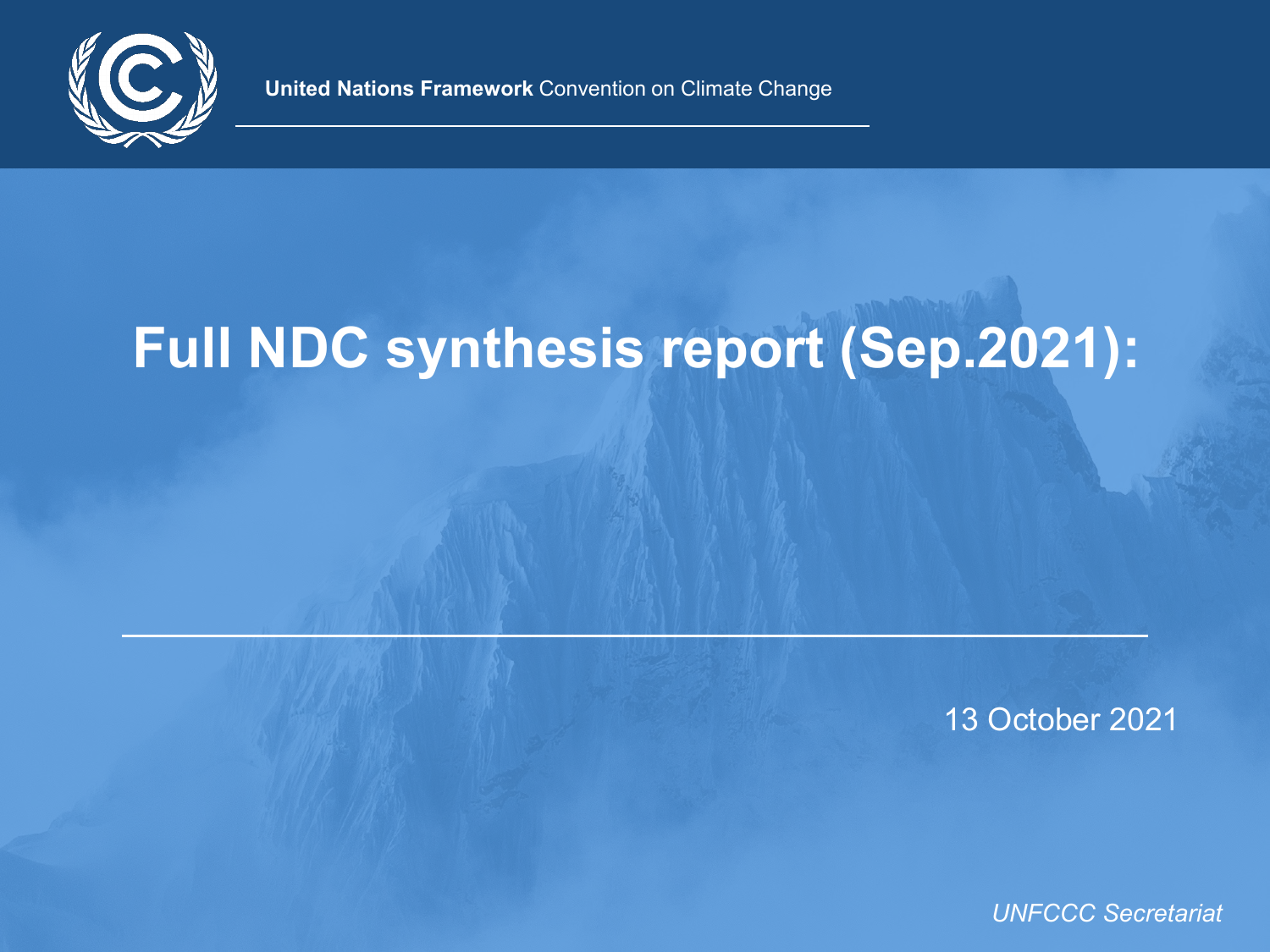# **Background**

- The NDC synthesis report was mandated by Parties (Paris, 2015)
- Because of COP 26 postponement of COP 26 and the impact of the COVID-19 pandemic, the secretariat issues the report in two editions: an initial version (February 2021) and a full version (September 2021)
- An update of key findings of the report will be issued shortly before COP 26 (by 25 Oct.)

The initial version of the NDC synthesis report was issued on 26 February 2021. It synthesized information from 48 new or updated NDCs submitted by 31 December 2020, representing 75 Parties (about 40% of Parties to the Paris Agreement) accounting for about 30% of global GHG emissions.



The full version of the NDC synthesis report was published on 17 September 2021. It synthesized information from all 191 Parties to the Paris Agreement based on their latest NDCs available in the interim NDC registry as at 30 July 2021, including information from 86 updated/new NDCs submitted by 113 Parties (about 59% of Parties to the Paris Agreement, accounting for about 49% of global GHG emissions)\*



\* This version does not include the impact of recent high-level political statements (e.g., from China, Japan, the Republic of Korea, and some others) which have not yet been formalized as an official NDC. If such NDCs are submitted by 12 October 2021, their content will be reflected in the update of the key findings before COP 26.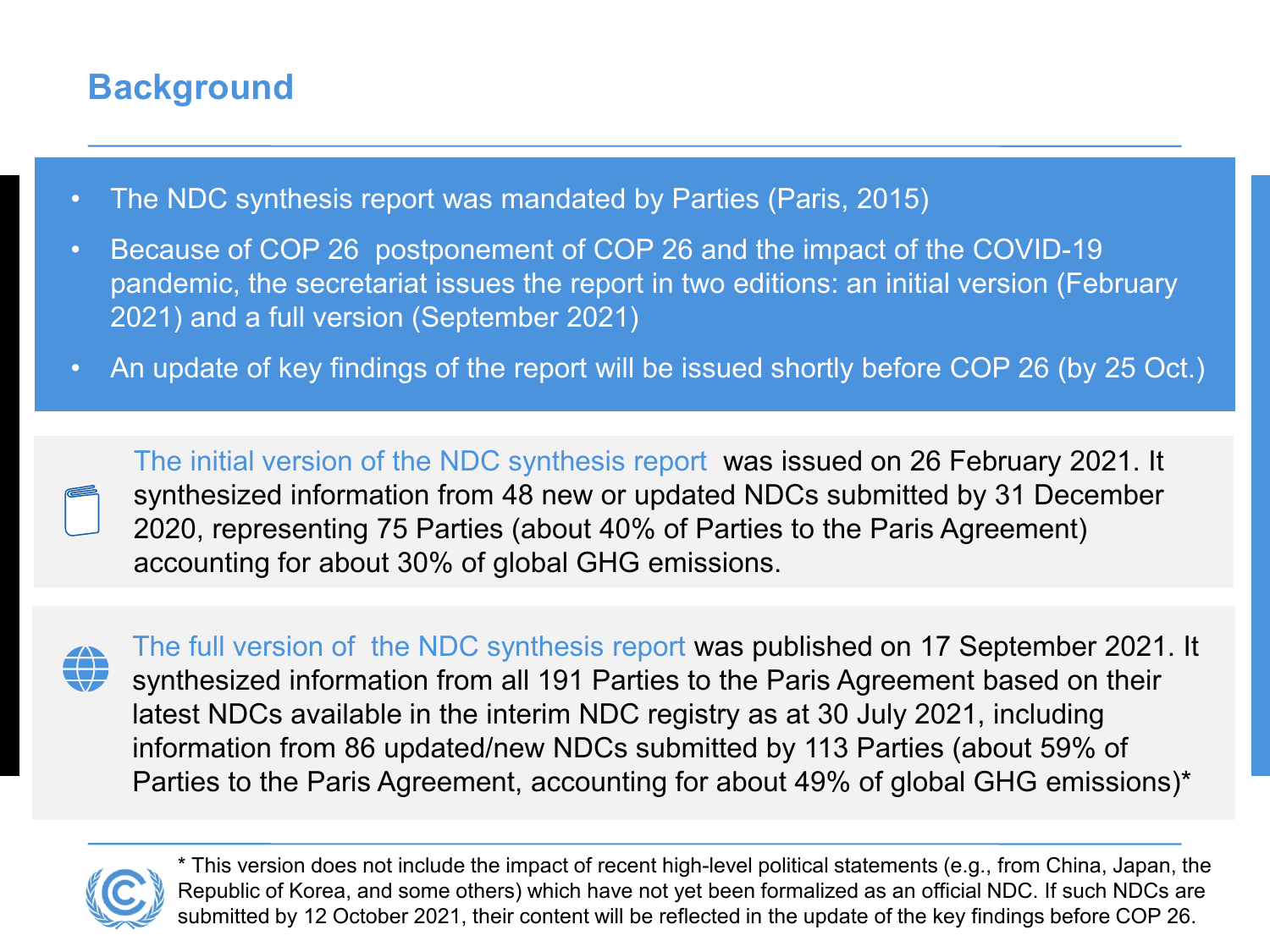### **Full NDC synthesis: good news**

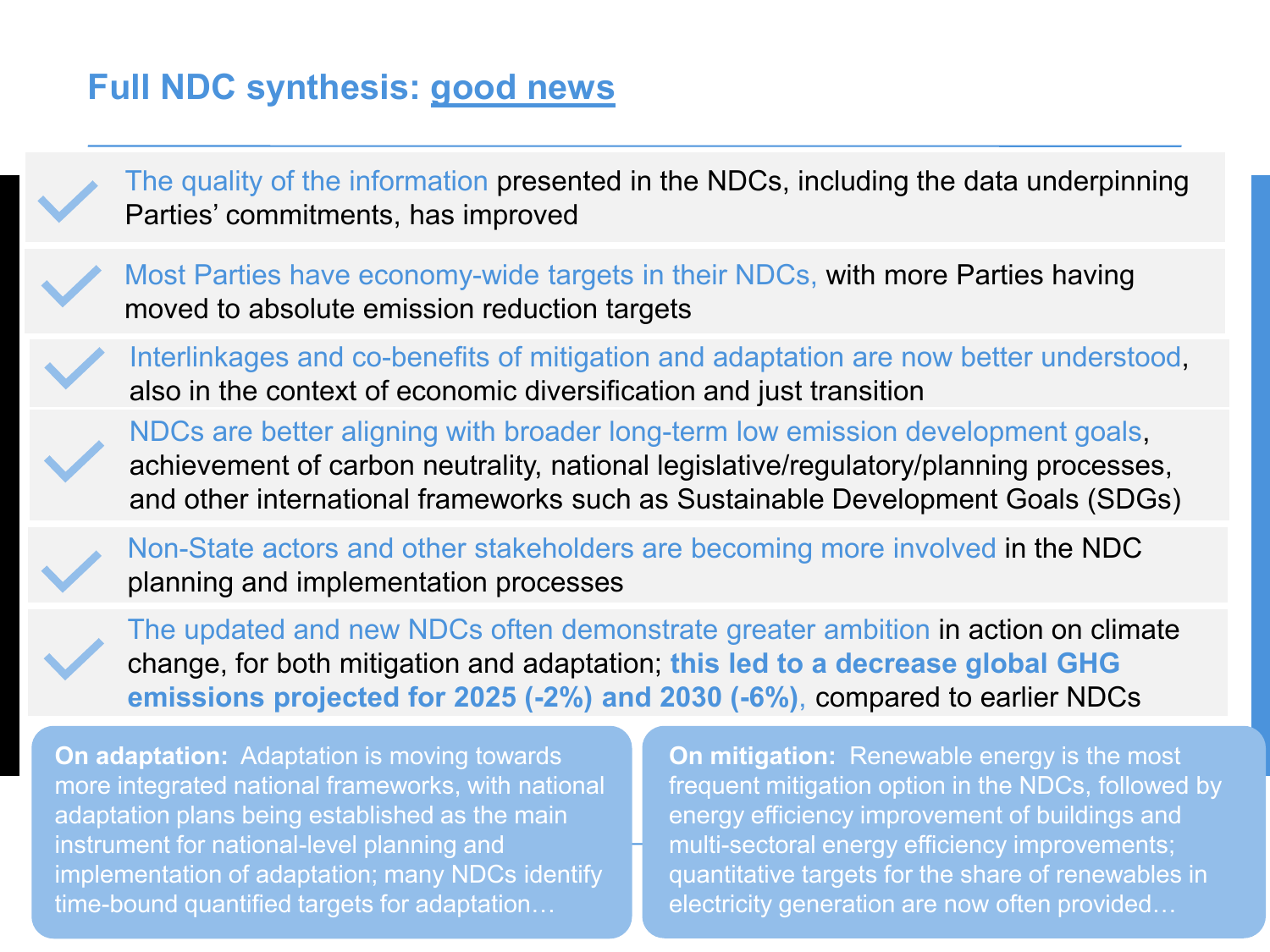#### **Full NDC synthesis: reasons for concern**

The latest available NDCs of 191 Parties imply a sizable **increase** in global GHG emissions in 2030 compared to 2010 (about 16%). This is in sharp contrast with the reduction levels by 2030 identified by the IPCC as compatible with keeping the global temperature increase below 1.5°C (-45%) or 2°C (-25%). For the 113 Parties with updated/new NDCs, GHG emissions are projected to **decrease** by 12% in 2010-2030



The global trend in GHG emissions, estimated from the latest available NDCs, is close to scenario SSP2-4.5 from the IPCC AR6 WG1 report (2021) which is leading to the end-of-century warming of 2.7°C (5%-95% probability range between 2.1°C and 3.5°C).



In the context of the carbon budget with 50% likelihood of limiting warming at 1.5°C, cumulative  $CO<sub>2</sub>$  emissions are estimated to use up almost 90% of the remaining carbon budget by the end of 2030. With regard to a likely (67%) chance of staying below  $2^{\circ}$ C warming, cumulative CO<sub>2</sub> emissions are estimated to use up about 40% of the remaining carbon budget by 2030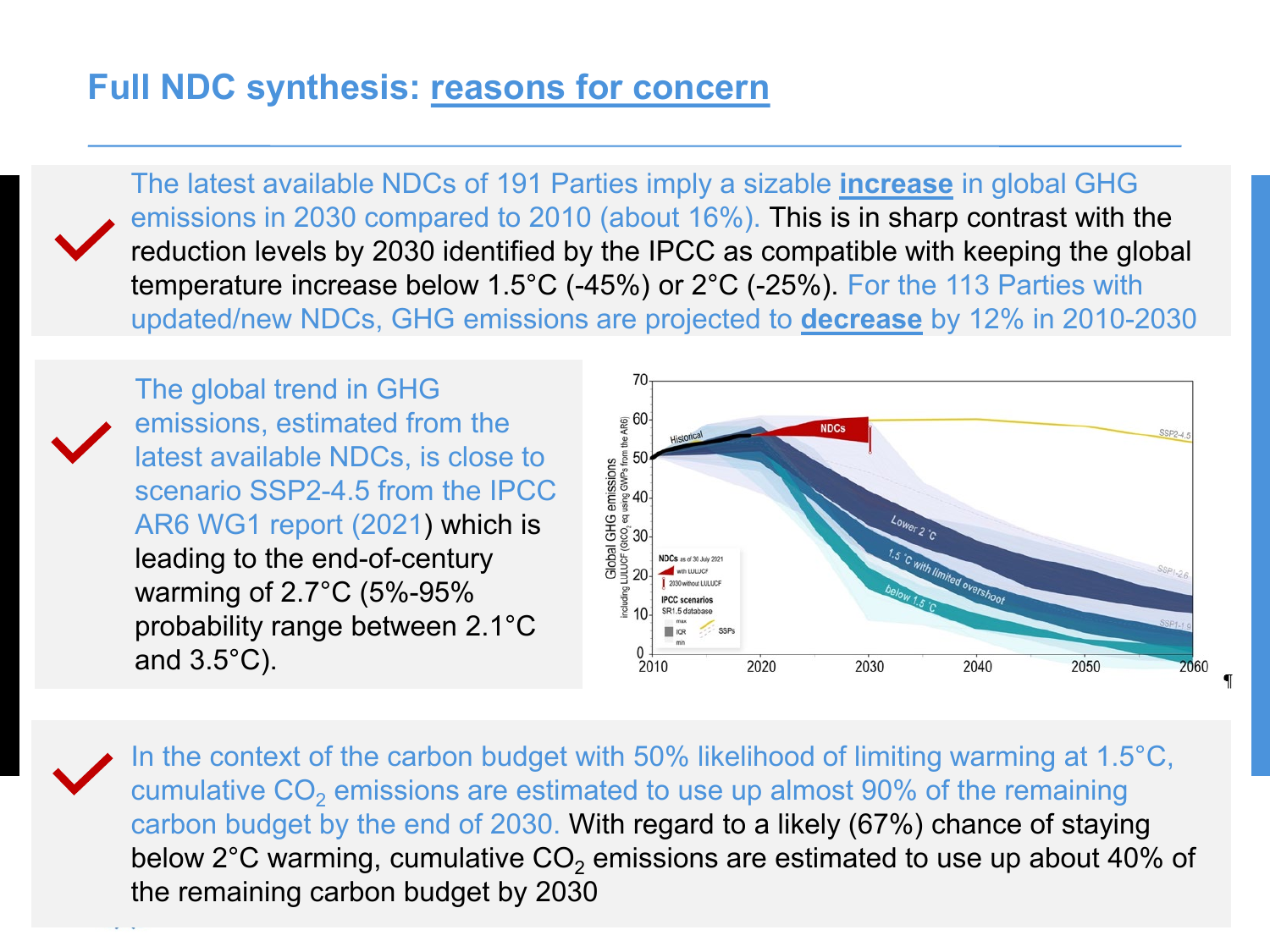#### **Full NDC synthesis: other key points**

Some progress has been made towards a path compatible with keeping the global temperature increase below 1.5°C or 2°C. But there is an urgent need for significant increase in the level of ambition of NDCs; otherwise, global GHG emissions will not be consistent with the relevant least-cost pathways identified by the IPCC

The estimates indicate a possibility for global emissions to peak before 2030. For that to happen, implementation of the conditional components of NDCs is important. The NDCs show that the implementation of most conditional elements depends on access to enhanced financial resources, technology transfer and technical cooperation, and capacity-building support; and also on the availability of market-based mechanisms; and absorptive capacity of forests and other ecosystems

The updated and new NDCs lead to greater emission reductions, especially for those Parties which indicated the intention to achieve climate/carbon/GHG neutrality or net zero emissions. **The approach of increasing ambition with time, put in place by the Paris Agreement, shows effect. But more needs to be done, with high urgency**

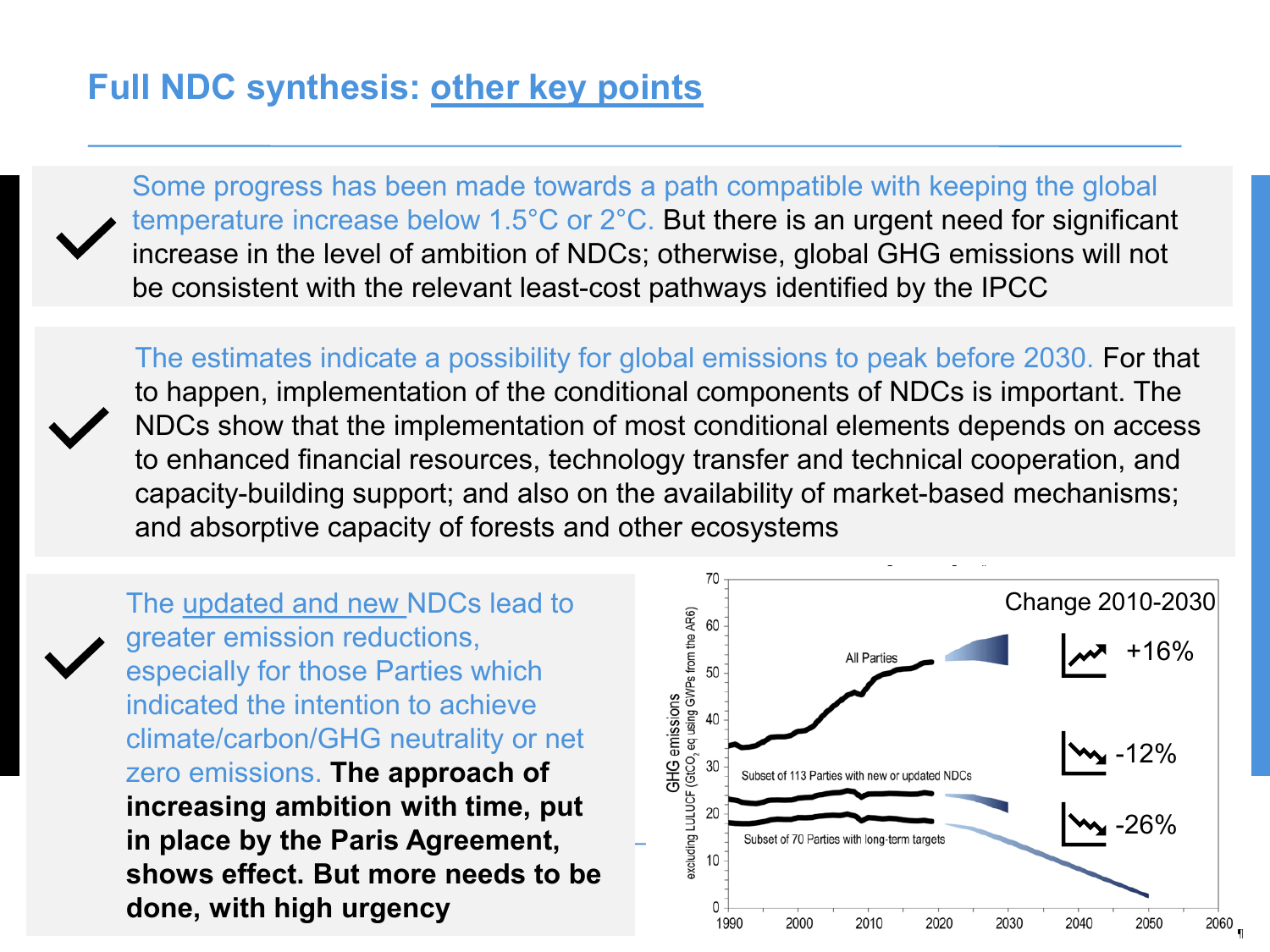# **Renewable Energies in the NDCs**

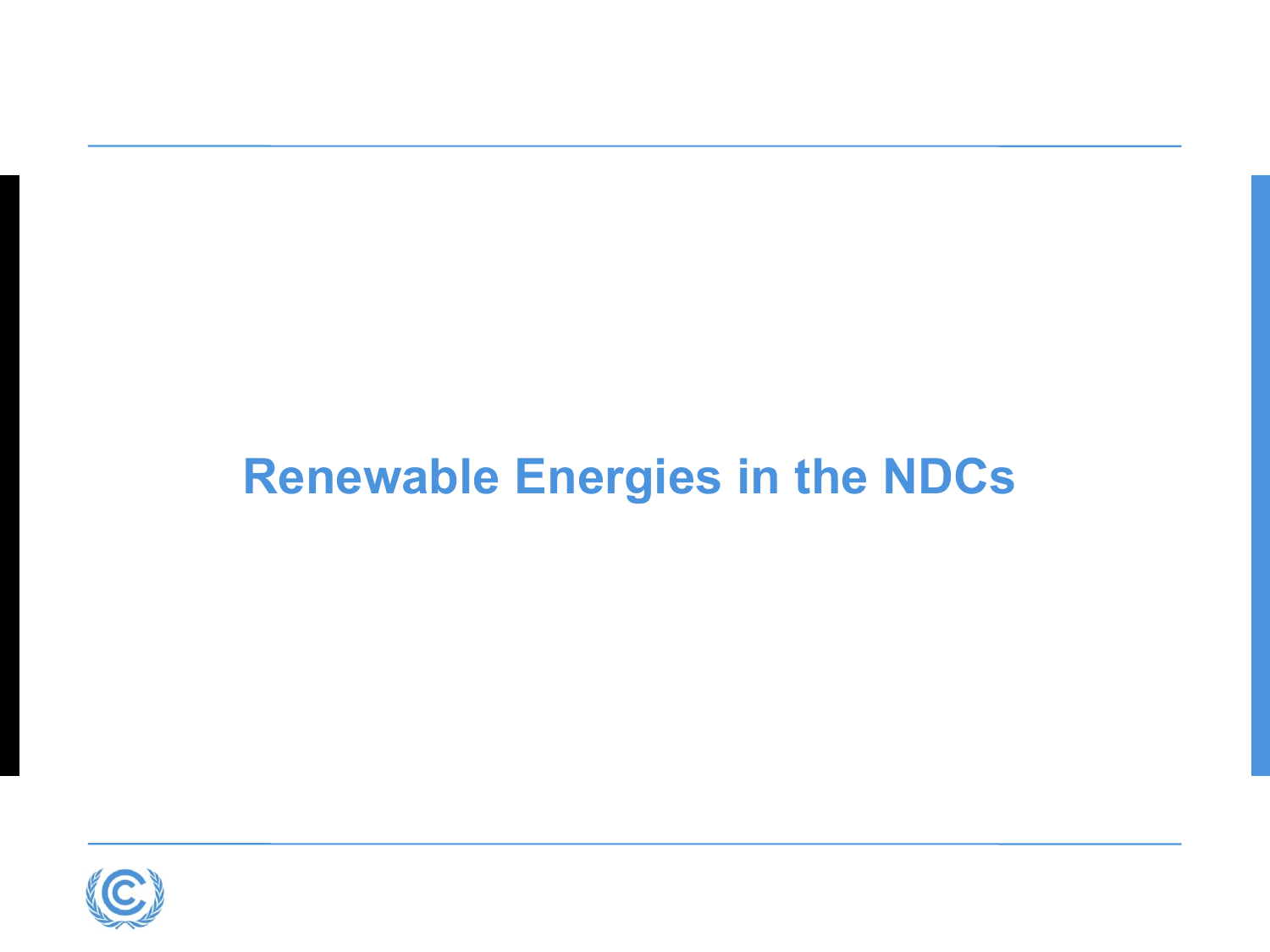# **Most frequently indicated mitigation options**



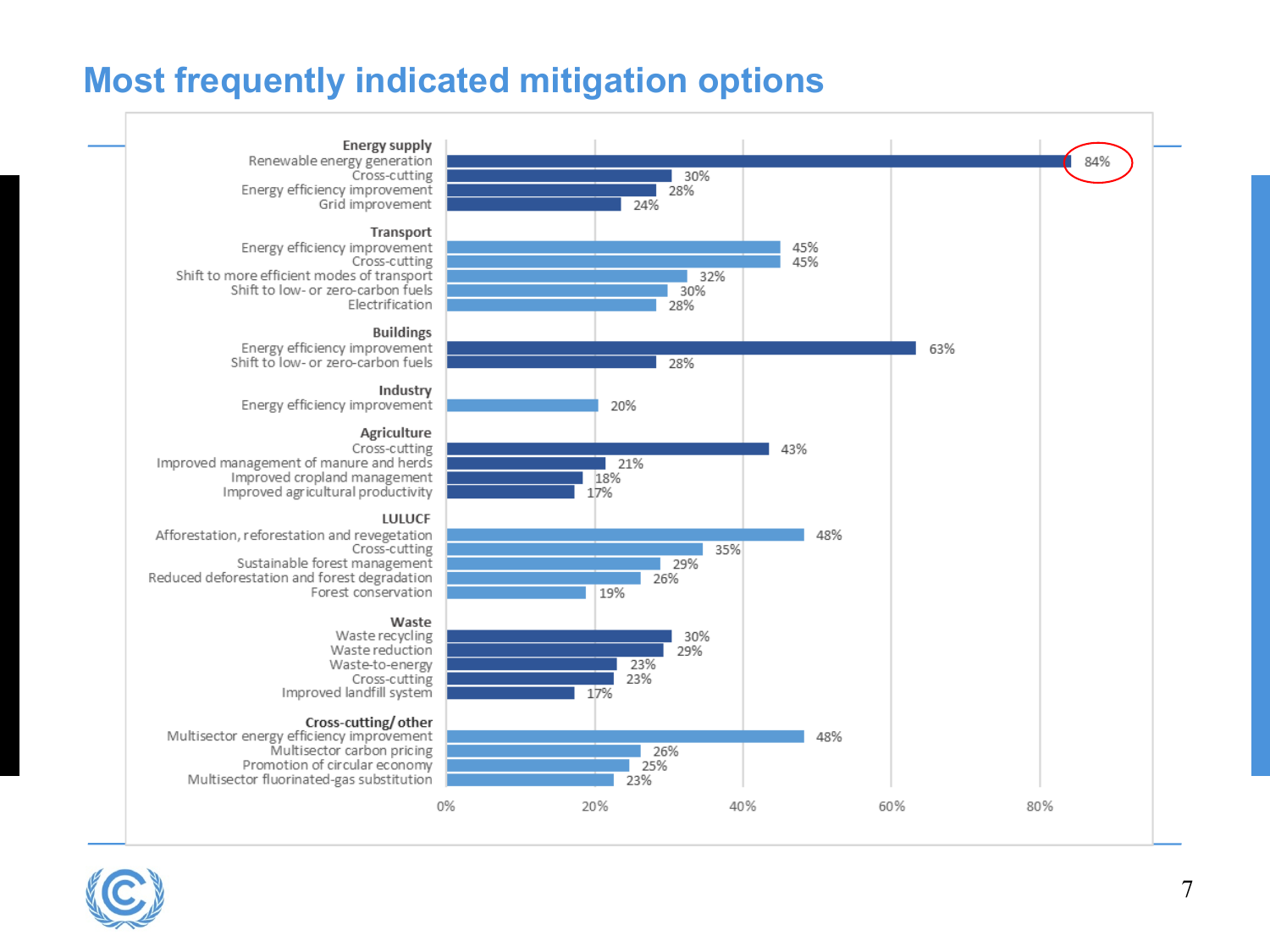# **Mitigation options and targets for renewable energy generation**

- Renewable energy generation was by far the most frequently indicated mitigation option  $(84%)$  - cross-cutting  $(55%)$ , solar  $(39%)$ , hydro  $(30%)$  and wind  $(27%)$
- Some (19%) communicated RE quantitative targets (ranging from 15 to 100%) in electricity generation by 2030 (e.g. *achieve 100% renewable electricity generation by 2030*)
- Some (10%) provided such targets falling within or above the IPCC range of 47– 65% (median 54%) consistent with 1.5 ℃ emission pathways
- For 113 Parties that communicated new or updated NDCs, the share of Parties communicated:
	- a) Renewable energy generation has sharply increased from 48 to 85% since previous NDCs
	- b) RE targets has sharply increased from 34 to 59% since previous NDCs